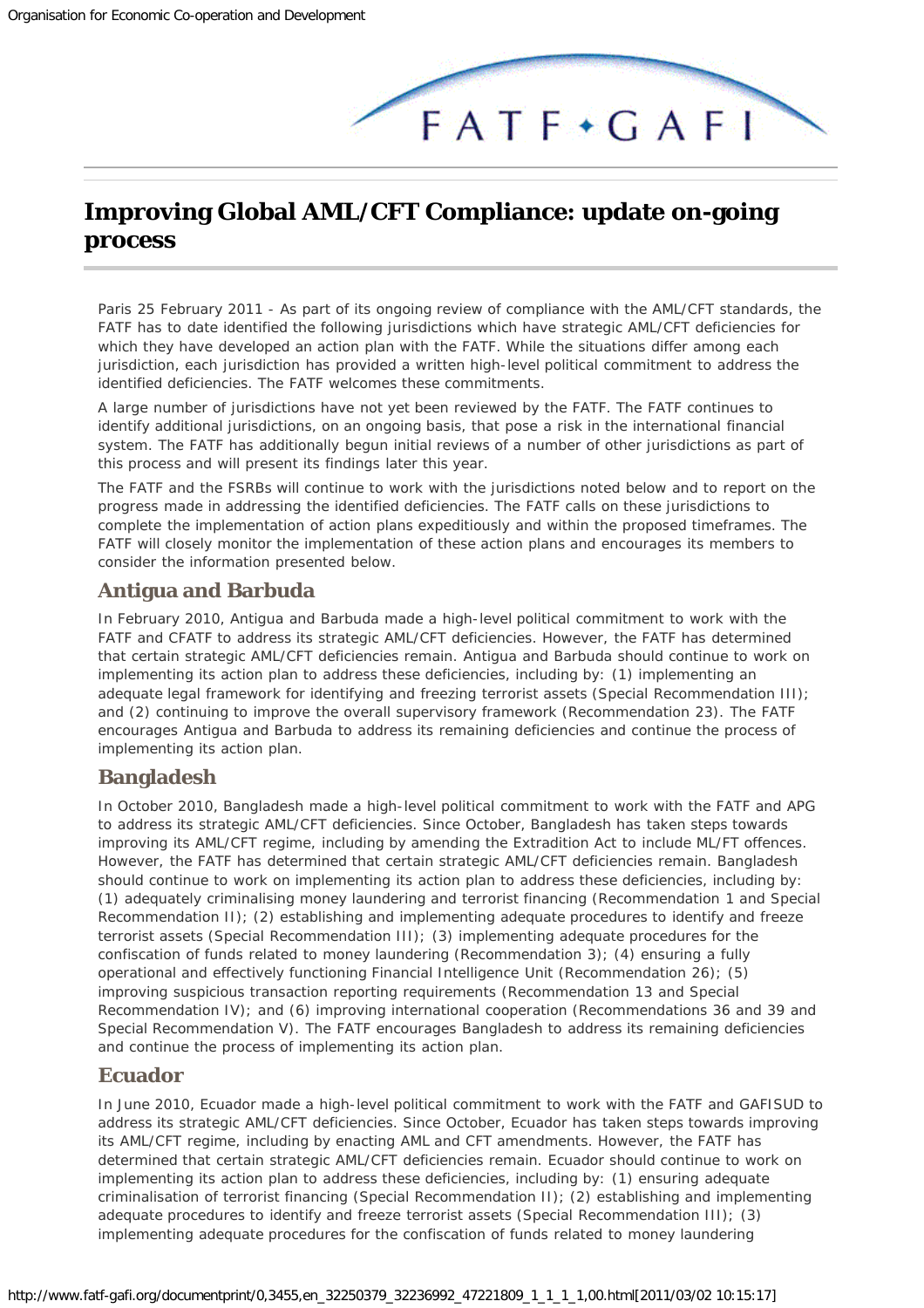(Recommendation 3); and (4) reinforcing and improving coordination of financial sector supervision (Recommendation 23). The FATF encourages Ecuador to address its remaining deficiencies and continue the process of implementing its action plan.

#### **Ghana**

In October 2010, Ghana made a high-level political commitment to work with the FATF and GIABA to address its strategic AML/CFT deficiencies. However, the FATF has determined that strategic AML/CFT deficiencies remain. Ghana should continue to work on implementing its action plan to address these deficiencies, including by: (1) adequately criminalising money laundering and terrorist financing (Recommendation 1 and Special Recommendation II); (2) establishing and implementing adequate measures for the confiscation of funds related to money laundering (Recommendation 3); (3) establishing effective CDD measures (Recommendation 5); (4) establishing a fully operational and effectively functioning Financial Intelligence Unit (Recommendation 26); and (5) establishing and implementing adequate procedures to identify and freeze terrorist assets (Special Recommendation III). The FATF encourages Ghana to address its remaining deficiencies and continue the process of implementing its action plan.

#### **Greece**

In February 2010, Greece made a high-level political commitment to work with the FATF to address its strategic AML/CFT deficiencies. Since that time, Greece has demonstrated progress in improving its AML/CFT regime, including by adopting legislation that aims to address issues relating to criminalisation of terrorist financing, freezing of terrorist assets under UNSCR 1373, and the independence and operation of the FIU. The FATF will conduct an on-site visit to confirm that the process of implementing the required reforms and actions is underway to address deficiencies previously identified by the FATF.

#### **Honduras**

In October 2010, Honduras made a high-level political commitment to work with the FATF and CFATF to address its strategic AML/CFT deficiencies. Since October, Honduras has taken steps towards improving its AML/CFT regime, including by enacting legislation that criminalises terrorist financing. However, the FATF has determined that strategic AML/CFT deficiencies remain. Honduras should continue to work on implementing its action plan to address these deficiencies, including by: (1) establishing and implementing adequate procedures to identify and freeze terrorist assets (Special Recommendation III); (2) ensuring a fully operational and effectively functioning Financial Intelligence Unit (Recommendation 26); and (3) improving and broadening CDD measures (Recommendation 5). The FATF encourages Honduras to address its remaining deficiencies and continue the process of implementing its action plan.

#### **Indonesia**

In February 2010, Indonesia made a high-level political commitment to work with the FATF and APG to address its strategic AML/CFT deficiencies. However, the FATF has determined that certain strategic AML/CFT deficiencies remain. Indonesia should continue to work on implementing its action plan to address these deficiencies, including by: (1) adequately criminalising terrorist financing (Special Recommendation II); (2) establishing and implementing adequate procedures to identify and freeze terrorist assets (Special Recommendation III); and (3) amending and implementing laws or other instruments to fully implementing the 1999 International Convention for the Suppression of Financing of Terrorism (Special Recommendation I). The FATF encourages Indonesia to address its remaining deficiencies and continue the process of implementing its action plan.

#### **Morocco**

In February 2010, Morocco made a high-level political commitment to work with the FATF and MENAFATF to address its strategic AML/CFT deficiencies. Since that time, Morocco has demonstrated progress in improving its AML/CFT regime, including by adopting amendments to extend the scope of the money laundering and terrorist financing offences; to broaden customer due diligence requirements and taking steps to operationalise the FIU. Once the FATF assesses this recent legislation and ensures that these measures address the identified deficiencies, it will organise an onsite visit to confirm that the process of implementing the required reforms and actions is underway to address deficiencies previously identified by the FATF.

#### **Pakistan**

In June 2010, Pakistan made a high-level political commitment to work with the FATF and APG to address its strategic AML/CFT deficiencies. Since October, Pakistan has taken steps towards improving its AML/CFT regime, including by issuing STR guidance to its financial institutions. However, the FATF has determined that certain strategic AML/CFT deficiencies remain. Pakistan should continue to work on implementing its action plan to address these deficiencies, including by (1) demonstrating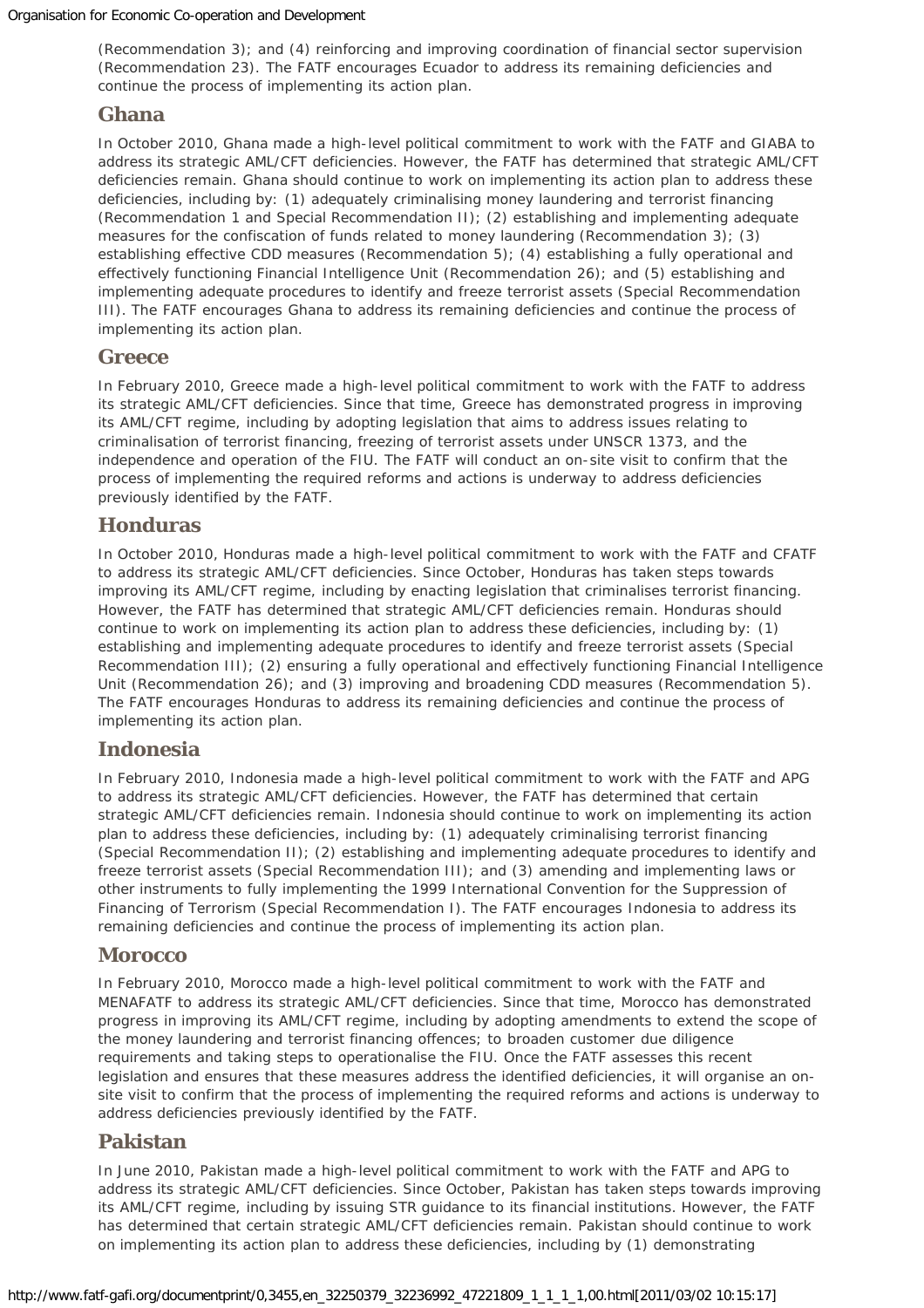adequate criminalisation of money laundering and terrorist financing (Recommendation 1 and Special Recommendation II); (2) demonstrating adequate procedures to identify, freeze and confiscate terrorist assets (Special Recommendation III); (3) ensuring a fully operational and effectively functioning Financial Intelligence Unit (Recommendation 26); (4) demonstrating effective regulation of money service providers, including an appropriate sanctions regime, and increasing the range of ML/FT preventive measures for these services (Special Recommendation VI); and (5) improving and implementing effective controls for cross-border cash transactions (Special Recommendation IX). The FATF encourages Pakistan to address its remaining deficiencies and continue the process of implementing its action plan.

## **Paraguay**

In February 2010, Paraguay made a high-level political commitment to work with the FATF and GAFISUD to address its strategic AML/CFT deficiencies. Since October, Paraguay has taken steps towards improving its AML/CFT regime, including issuing regulations prohibiting anonymous accounts. However, the FATF has determined that certain strategic AML/CFT deficiencies remain. Paraguay should continue to work on implementing its action plan to address these deficiencies, including by: (1) establishing and implementing adequate procedures to identify, freeze and confiscate terrorist assets (Special Recommendation III); and (2) effectively implementing controls for cross-border cash transactions (Special Recommendation IX). The FATF encourages Paraguay to address its remaining deficiencies and continue the process of implementing its action plan.

## **Philippines**

In October 2010, the Philippines made a high-level political commitment to work with the FATF and APG to address its strategic AML/CFT deficiencies. Since October, the Philippines has taken steps towards improving its AML/CFT regime, including by issuing new AML regulations. However, the FATF has determined that certain strategic AML/CFT deficiencies remain. The Philippines should continue to work on implementing its action plan to address these deficiencies, including by: (1) adequately criminalising money laundering and terrorist financing (Recommendation 1 and Special Recommendation II); (2) implementing adequate procedures to identify and freeze terrorist assets and confiscate funds related to money laundering (Special Recommendation III and Recommendation 3); (3) enhancing financial transparency (Recommendation 4); (4) ensuring capacity and financial resources for competent authorities (Recommendation 30); and (5) establishing effective CDD measures (Recommendation 5). The FATF encourages the Philippines to address its remaining deficiencies and continue the process of implementing its action plan.

## **São Tomé and Príncipe**

In October 2010, São Tomé and Príncipe made a high-level political commitment to work with the FATF and GIABA to address its strategic AML/CFT deficiencies. However, the FATF has determined that certain strategic AML/CFT deficiencies remain. São Tomé and Príncipe should continue to work on implementing its action plan to address these deficiencies, including by: (1) adequately criminalising money laundering and terrorist financing (Recommendation 1 and Special Recommendation II); (2) establishing a fully operational and effectively functioning Financial Intelligence Unit (Recommendation 26); (3) ensuring that financial institutions and DNFBPs are subject to adequate AML/CFT regulation and supervision, and that a competent authority or competent authorities have been designated to ensure compliance with AML/CFT requirements (Recommendations 23, 24 and 29); (4) implementing effective, proportionate and dissuasive sanctions in order to deal with natural or legal persons that do not comply with the national AML/CFT requirements (Recommendation 17); and (5) taking the necessary action to gain membership of GIABA. The FATF encourages São Tomé and Príncipe to address its remaining deficiencies and continue the process of implementing its action plan.

#### **Sudan**

In February 2010, Sudan made a high-level political commitment to work with the FATF and MENAFATF to address its strategic AML/CFT deficiencies. Since October, Sudan has taken steps towards improving its AML/CFT regime, including by issuing FIU regulations and circulars to financial institutions. However, the FATF has determined that certain strategic AML/CFT deficiencies remain. Sudan should continue to work on implementing its action plan to address these deficiencies, including by: (1) implementing adequate procedures for identifying and freezing terrorist assets (Special Recommendation III); (2) ensuring a fully operational and effectively functioning Financial Intelligence Unit (Recommendation 26); (3) ensuring financial institutions are aware of and comply with their obligations to file suspicious transaction reports in relation to ML and FT (Recommendation 13 and Special Recommendation IV); and (4) implementing a supervisory programme for the regulators to ensure compliance with the provisions of the new law and regulations (Recommendation 23). The FATF encourages Sudan to address its remaining deficiencies and continue the process of implementing its action plan.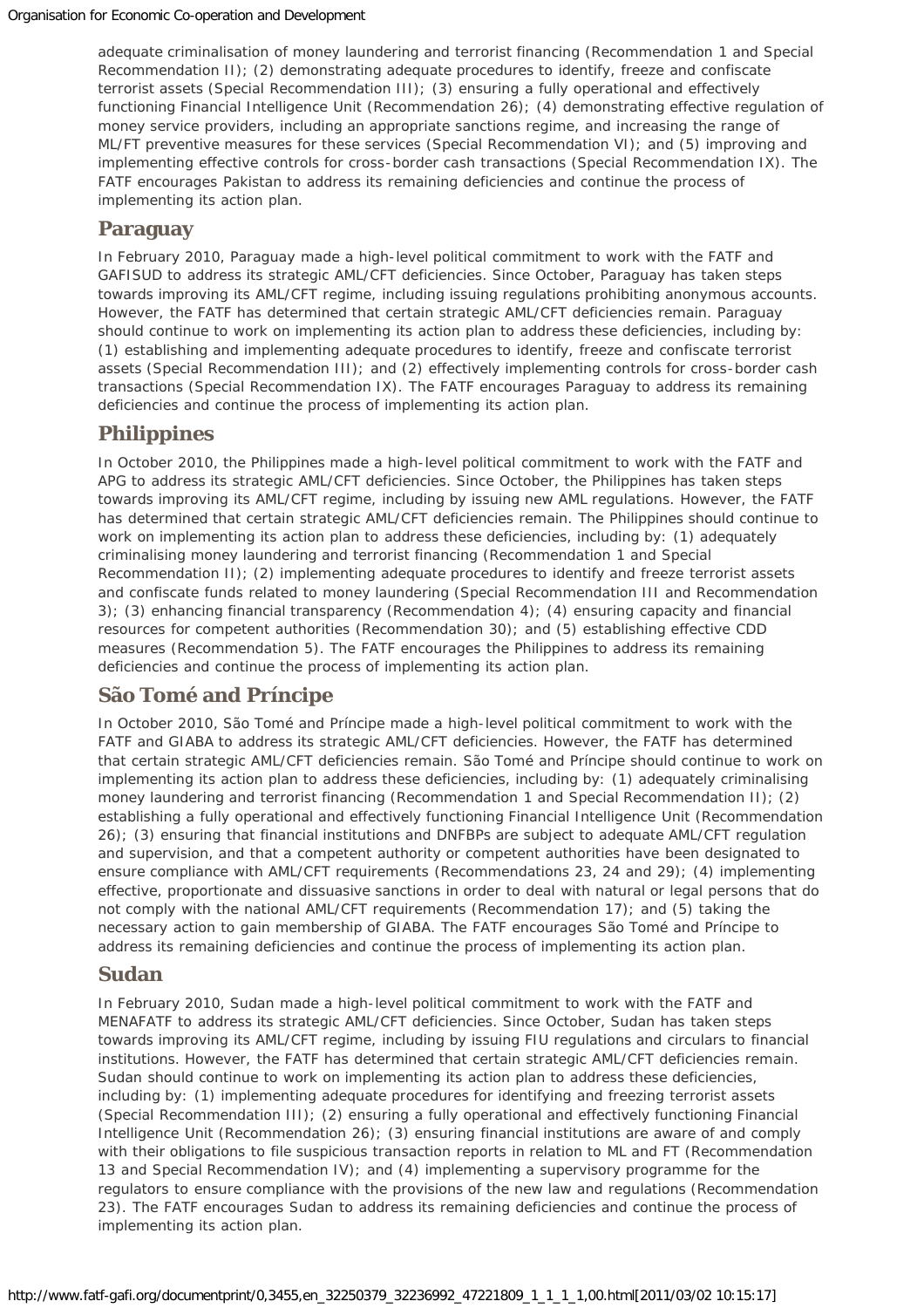## **Tanzania**

In October 2010, Tanzania made a high-level political commitment to work with the FATF and ESAAMLG to address its strategic AML/CFT deficiencies. However, the FATF has determined that certain strategic AML/CFT deficiencies remain. Tanzania should continue to work on implementing its action plan to address these deficiencies, including by: (1) adequately criminalising money laundering and terrorist financing (Recommendation 1 and Special Recommendation II); (2) establishing and implementing adequate procedures to identify and freeze terrorist assets as well as implementing the UNSCR 1267 and 1373 through law, regulations or other enforceable means (Special Recommendation III); (3) establishing effective CDD measures (Recommendation 5); (4) establishing adequate recordkeeping requirements (Recommendation 10); (5) establishing a fully operational and effectively functioning national Financial Intelligence Unit (Recommendation 26); and (6) designating competent authorities to ensure compliance with AML/CFT requirements (Recommendation 23). The FATF encourages Tanzania to address its remaining deficiencies and continue the process of implementing its action plan.

## **Thailand**

In February 2010, Thailand made a high-level political commitment to work with the FATF and APG to address its strategic AML/CFT deficiencies. Since October, Thailand has taken steps towards improving its AML/CFT regime, including by approving a national AML/CFT strategy. However, the FATF has determined that certain strategic AML/CFT deficiencies remain. Thailand should continue to work on implementing its action plan to address these deficiencies, including by: (1) adequately criminalising terrorist financing (Special Recommendation II); (2) establishing and implementing adequate procedures to identify and freeze terrorist assets (Special Recommendation III); and (3) further strengthening AML/CFT supervision (Recommendation 23). The FATF encourages Thailand to address its remaining deficiencies and continue the process of implementing its action plan.

### **Turkmenistan**

In June 2010, Turkmenistan made a high-level political commitment to work with the FATF and EAG to address its strategic AML/CFT deficiencies. Since October, Turkmenistan has taken steps towards improving its AML/CFT regime, including by undergoing an on-site for its mutual evaluation. However, the FATF has determined that certain strategic AML/CFT deficiencies remain. Turkmenistan should continue to work on implementing its action plan to address these deficiencies, including by: (1) addressing the remaining issues with the criminalisation of money laundering and terrorist financing (Recommendation 1 and Special Recommendation II); (2) implementing adequate procedures to identify and freeze terrorist assets without delay (Special Recommendation III); (3) ensuring a fully operational and effectively functioning FIU (Recommendation 26); (4) developing collaboration between the FIU and domestic counterparts, including supervisory authorities; and (5) strengthening international cooperation. The FATF encourages Turkmenistan to address its remaining deficiencies and continue the process of implementing its action plan.

#### **Ukraine**

In February 2010, Ukraine made a high-level political commitment to work with the FATF and MONEYVAL to address its strategic AML/CFT deficiencies. However, the FATF has determined that certain strategic AML/CFT deficiencies remain. Ukraine should continue to work on implementing its action plan to address these deficiencies, including by: (1) addressing a few remaining issues regarding criminalisation of money laundering (Recommendation 1); and (2) improving and implementing an adequate legal framework for identifying and freezing terrorist assets (Special Recommendation III). The FATF encourages Ukraine to address its remaining deficiencies and continue the process of implementing its action plan.

#### **Venezuela**

In October 2010, Venezuela made a high-level political commitment to work with the FATF and CFATF to address its strategic AML/CFT deficiencies. Since October, Venezuela has taken steps towards improving its AML/CFT regime, including by issuing regulations for the securities sector. However, the FATF has determined that certain strategic deficiencies remain. Venezuela should continue to work with the FATF and CFATF on implementing its action plan to address these deficiencies, including by: (1) adequately criminalising terrorist financing (Special Recommendation II); (2) establishing and implementing adequate procedures to identify and freeze terrorist assets (Special Recommendations I and III); (3) ensuring a fully operational and effectively functioning Financial Intelligence Unit (Recommendation 26); (4) implementing adequate CDD guidelines for all sectors (Recommendation 5); and (5) establishing adequate STR reporting obligations for ML and FT (Recommendation 13 and Special Recommendation IV). The FATF encourages Venezuela to address its remaining deficiencies and continue the process of implementing its action plan.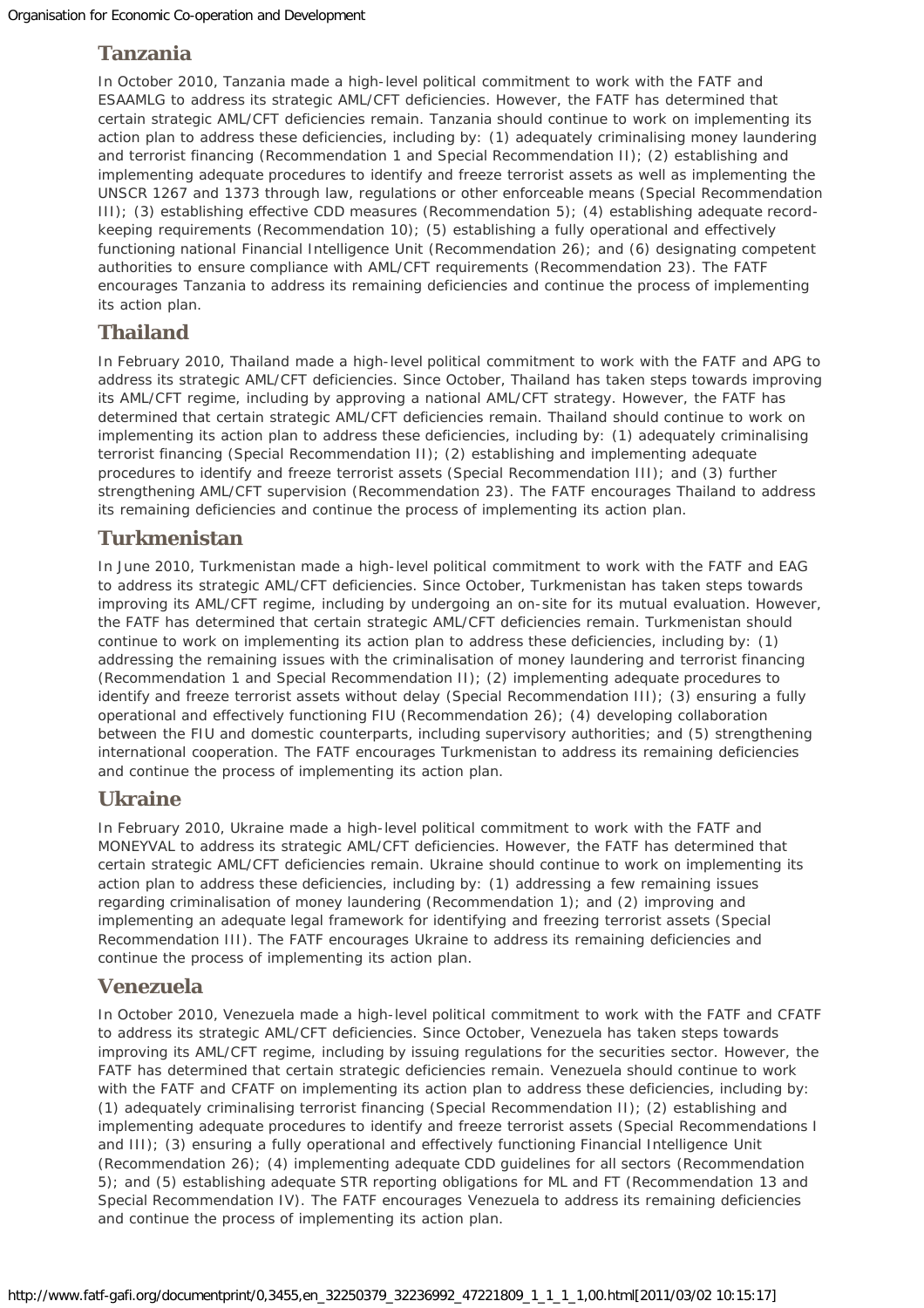#### **Vietnam**

In October 2010, Vietnam made a high-level political commitment to work with the FATF and APG to address its strategic AML/CFT deficiencies. However, the FATF has determined that certain strategic AML/CFT deficiencies remain. Vietnam should continue to work with the FATF and APG on implementing its action plan to address these deficiencies, including by: (1) adequately criminalising money laundering and terrorist financing (Recommendation 1 and Special Recommendation II); (2) establishing and implementing adequate procedures to identify and freeze terrorist assets (Special Recommendation III); (3) improving the overall supervisory framework (Recommendation 23); (4) improving and broadening customer due diligence measures and reporting requirements (Recommendation 5, 13, and Special Recommendation IV); and (5) strengthening international cooperation (Recommendations 36, 40). The FATF encourages Vietnam to address its remaining deficiencies and continue the process of implementing its action plan.

#### **Yemen**

In February 2010, Yemen made a high-level political commitment to work with the FATF and MENAFATF to address its strategic AML/CFT deficiencies. Since October, Yemen has taken steps towards improving its AML/CFT regime, including by issuing executive regulations for its AML/CFT law, including on customer due diligence and suspicious transaction reporting. However, the FATF has determined that certain strategic deficiencies remain. Yemen should continue to work on implementing its action plan to address these deficiencies, including by: (1) establishing and implementing adequate procedures to identify and freeze terrorist assets (Special Recommendation III); (2) issuing substantive guidance/instructions to reporting institutions with respect to their ML/FT obligations (Recommendation 25); (3) developing the monitoring and supervisory capacity of the financial sector supervisory authorities and the FIU, to ensure compliance by financial institutions with their STR obligations, especially in relation to FT (Recommendation 23); and (4) ensuring a fully operational and effectively functioning Financial Intelligence Unit (Recommendation 26). The FATF encourages Yemen to address its remaining deficiencies and continue the process of implementing its action plan.

## **Jurisdictions not making sufficient progress**

The FATF is not yet satisfied that the following jurisdictions have made sufficient progress on their action plan agreed upon with the FATF. The most significant action plan items and/or the majority of their action plan items have not been addressed. If these jurisdictions do not take sufficient action to implement significant components of their action plan by June 2011, then the FATF will identify these jurisdictions as being out of compliance with their agreed action plans and will take the additional step of calling upon its members to consider the risks arising from the deficiencies associated with the jurisdiction.

## **Angola**

Despite Angola's high-level political commitment to work with the FATF to address its strategic AML/CFT deficiencies, the FATF is not yet satisfied that Angola has made sufficient progress in implementing its action plan, and certain strategic deficiencies remain. Angola should work on addressing these deficiencies, including by: (1) adequately criminalising money laundering and terrorist financing (Recommendation 1 and Special Recommendation II); (2) establishing a fully operational and effectively functioning Financial Intelligence Unit (Recommendation 26); and (3) establishing and implementing an adequate legal framework for identifying, tracing and freezing terrorist assets (Special Recommendation III). The FATF encourages Angola to address its remaining deficiencies and continue the process of implementing its action plan.

## **Bolivia**

Despite Bolivia's high-level political commitment to work with the FATF and GAFISUD to address its strategic AML/CFT deficiencies, the FATF is not yet satisfied that Bolivia has made sufficient progress in implementing its action plan, and certain strategic AML/CFT deficiencies remain. Bolivia should work on addressing these deficiencies including by: (1) ensuring adequate criminalisation of money laundering (Recommendation 1); (2) adequately criminalising terrorist financing (Special Recommendation II); (3) establishing and implementing an adequate legal framework for identifying and freezing terrorist assets (Special Recommendation III); and (4) establishing a fully operational and effective Financial Intelligence Unit (Recommendation 26). The FATF encourages Bolivia to address its remaining deficiencies and continue the process of implementing its action plan.

## **Ethiopia**

Despite Ethiopia's high-level political commitment to work with the FATF to address its strategic AML/CFT deficiencies, the FATF is not yet satisfied that Ethiopia has made sufficient progress in implementing its action plan, and certain strategic AML/CFT deficiencies remain. Ethiopia should work on addressing these deficiencies, including by: (1) adequately criminalising money laundering and terrorist financing (Recommendation 1 and Special Recommendation II); (2) establishing and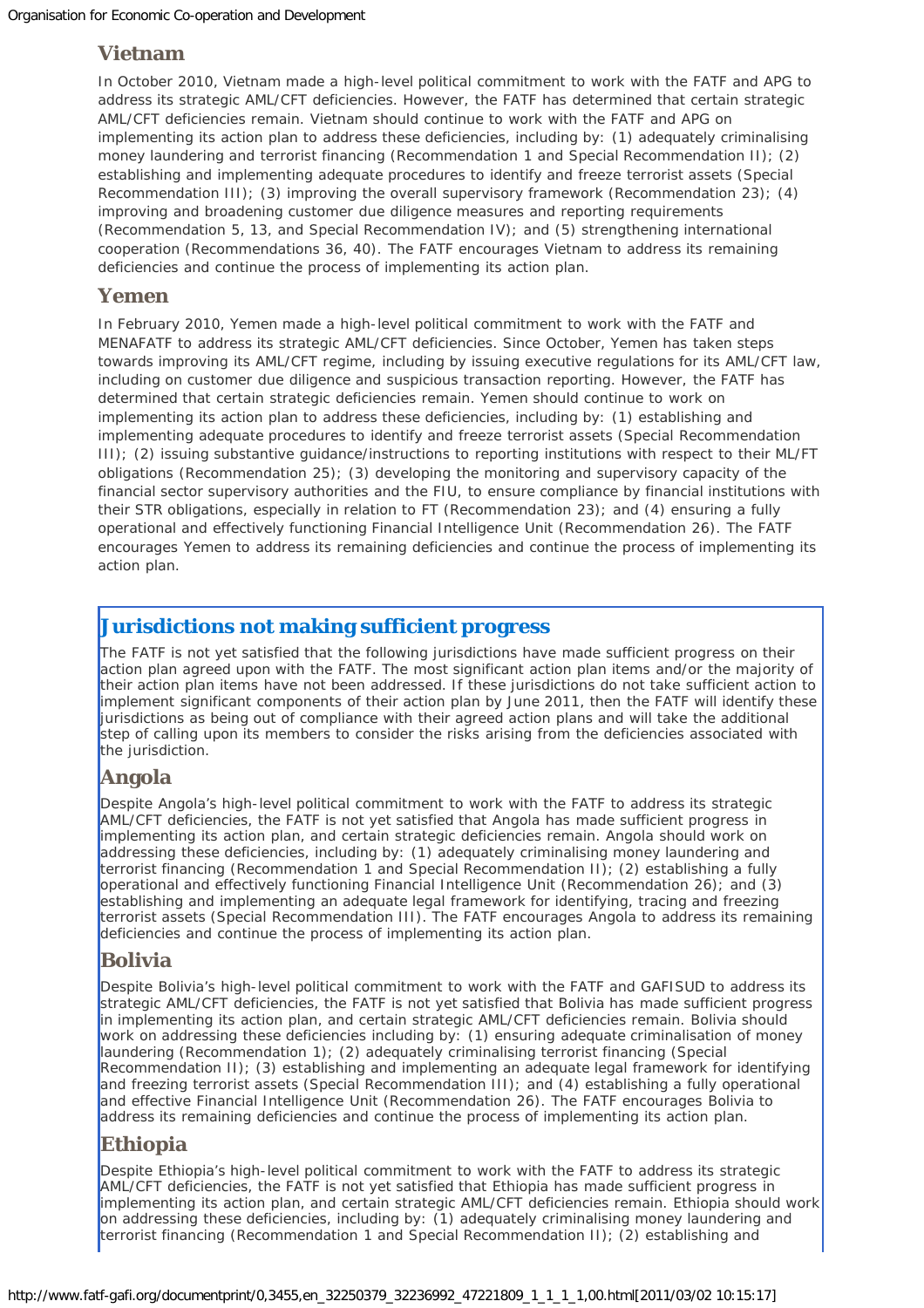implementing an adequate legal framework and procedures to identify and freeze terrorist assets (Special Recommendation III); (3) ensuring a fully operational and effectively functioning Financial Intelligence Unit (Recommendation 26); (4) raising awareness of AML/CFT issues within the law enforcement community (Recommendation 27); and (5) implementing effective, proportionate and dissuasive sanctions in order to deal with natural or legal persons that do not comply with the national AML/CFT requirements (Recommendation 17). The FATF encourages Ethiopia to address its remaining deficiencies and continue the process of implementing its action plan.

### **Kenya**

Despite Kenya's high-level political commitment to work with the FATF and ESAAMLG to address its strategic AML/CFT deficiencies, the FATF is not yet satisfied that Kenya has made sufficient progress in implementing its action plan, and certain strategic AML/CFT deficiencies remain. Kenya should work on addressing these deficiencies, including by: (1) adequately criminalising terrorist financing (Special Recommendation II); (2) ensuring a fully operational and effectively functioning Financial Intelligence Unit (Recommendation 26); (3) establishing and implementing an adequate legal framework for identifying and freezing terrorist assets (Special Recommendation III); (4) raising awareness of AML/CFT issues within the law enforcement community (Recommendation 27); and (5) implementing effective, proportionate and dissuasive sanctions in order to deal with natural or legal persons that do not comply with the national AML/CFT requirements (Recommendation 17). The FATF encourages Kenya to address its remaining deficiencies and continue the process of implementing its action plan.

## **Myanmar**

Despite Myanmar's high-level political commitment to work with the FATF and APG to address its strategic AML/CFT deficiencies, the FATF is not yet satisfied that Myanmar has made sufficient progress in implementing its action plan, and certain strategic AML/CFT deficiencies remain. Myanmar should work on addressing these deficiencies, including by: (1) adequately criminalising money laundering and terrorist financing (Recommendation 1 and Special Recommendation II); (2) establishing and implementing adequate procedures to identify and freeze terrorist assets (Special Recommendation III); (3) strengthening the extradition framework in relation to terrorist financing (Recommendation 35 and Special Recommendation I); (4) ensuring a fully operational and effectively functioning Financial Intelligence Unit (Recommendation 26); (5) enhancing financial transparency (Recommendation 4); and (6) strengthening customer due diligence measures (Recommendations 5). The FATF encourages Myanmar to address its remaining deficiencies and continue the process of implementing its action plan.

## **Nepal**

Despite Nepal's high-level political commitment to work with the FATF and APG to address its strategic AML/CFT deficiencies, the FATF is not yet satisfied that Nepal has made sufficient progress in implementing its action plan, and certain strategic AML/CFT deficiencies remain. Nepal should work on addressing these deficiencies, including by: (1) adequately criminalising money laundering and terrorist financing (Recommendation 1 and Special Recommendation II); (2) establishing and implementing adequate procedures to identify and freeze terrorist assets (Special Recommendation III); (3) implementing adequate procedures for the confiscation of funds related to money laundering (Recommendation 3); and (4) enacting and implementing appropriate mutual legal assistance legislation (Recommendation 36). The FATF encourages Nepal to address its remaining deficiencies and continue the process of implementing its action plan.

## **Nigeria**

Despite Nigeria's high-level political commitment to work with the FATF and GIABA to address its strategic AML/CFT deficiencies, the FATF is not yet satisfied that Nigeria has made sufficient progress in implementing its action plan, and certain strategic AML/CFT deficiencies remain. It is important to note that Nigeria passed AML and CFT legislation that the FATF has not yet examined due to the very recent nature of this action. The FATF will assess this legislation and, in any case, Nigeria should work on addressing its deficiencies, including by: (1) adequately criminalising money laundering and terrorist financing (Recommendation 1 and Special Recommendation II); (2) implementing adequate procedures to identify and freeze terrorist assets (Special Recommendation III); (3) ensuring that relevant laws or regulations address deficiencies in customer due diligence requirements and that they apply to all financial institutions (Recommendation 5); and (4) demonstrating that AML/CFT supervision is undertaken effectively across the financial sector (Recommendation 23). The FATF encourages Nigeria to address its remaining deficiencies and continue the process of implementing its action plan.

## **Sri Lanka**

Despite Sri Lanka's high-level political commitment to work with the FATF and APG to address its strategic AML/CFT deficiencies, the FATF is not yet satisfied that Sri Lanka has made sufficient progress in implementing its action plan, and certain strategic AML/CFT deficiencies remain. Sri Lanka should work on addressing these deficiencies, including by: (1) adequately criminalising money laundering and terrorist financing (Recommendation 1 and Special Recommendation II); and (2) establishing and implementing adequate procedures to identify and freeze terrorist assets (Special Recommendation III). The FATF encourages Sri Lanka to address its remaining deficiencies and continue the process of implementing its action plan.